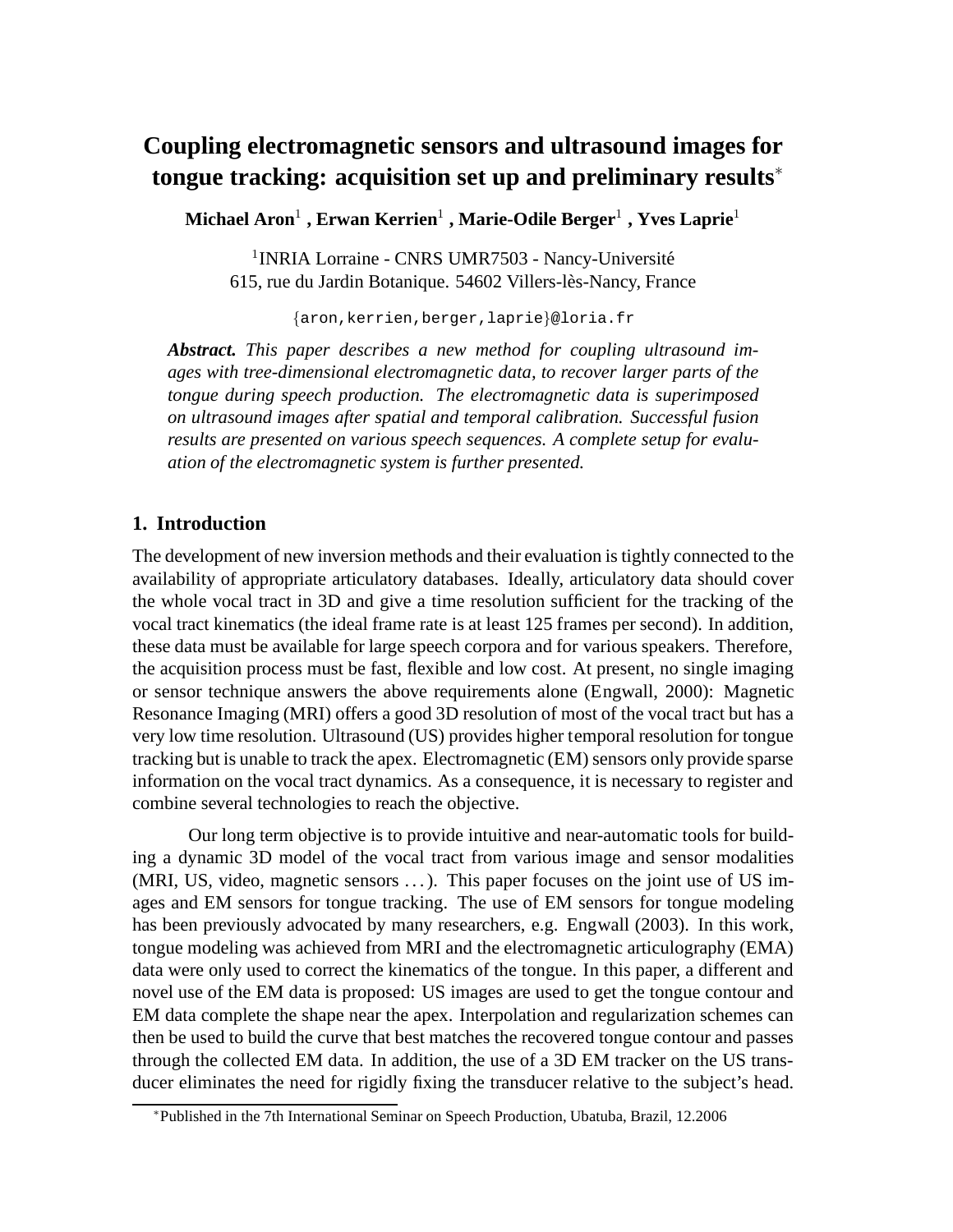The transducer may hence be held under the chin by the subject (or an assistant), allowing for a more natural speech situation compared to e.g. the fixed Head Transducer Support System (HATS) (Stone and Davis, 1995). In order to alleviate the task of acquiring EM data, the Aurora system (Northern Digital Inc, Waterloo, Canada) is used instead of the EMA: such a system is portable, versatile (it can be used for various localization tasks and is not dedicated to speech study) and less expensive than the dedicated articulograph.

Our contributions are fourfold: (i) the Aurora technology is proved to meet the requirements of the application in terms of accuracy. (ii) The setup for coupling EM sensors and US images is presented. (iii) Spatial alignment is often achieved through manual interactive adjustments in the community and is a tedious task. Well founded and automatic methods are proposed to express EM data and US images in the same reference frame. This point is seldom addressed in the community although it is crucial to obtain a coherent dynamic model. (iv) Preliminary results are shown that exhibit fusion of tongue contours obtained from US images with EM data fixed on the tongue and especially on the apex. These results show that US and EM data are correctly coupled and can be used to recover the entire shape of the tongue above the hyoid bone.

## **2. Electromagnetic sensors**

## **2.1. Materials**

The tracking system under evaluation was the Aurora miniature electromagnetic system. A magnetic field generator (MFG) emits a magnetic field in a working volume (called the sensitive volume) attached to it (approx.  $50 \text{ cm} \times 50 \text{ cm} \times 50 \text{ cm}$ ). Three degrees of freedom (DOF) in position and two in angulation are provided by miniature coils (0.8 mm x 8 mm). The transformation  $T_{em}$  is the translation and the rotation from the local coordinate system of the sensor to the MFG. Specifications given by the manufacturer quote a positional accuracy of 1-2 mm and an angular accuracy of 0.6 ˚ within the sensitive volume. A data rate of 40 Hz can be achieved with less than 6 coils plugged-in. Two 5DOF coils can be used to build a 6DOF if the two coils stay fixed relative to each other.

## **2.2. Accuracy and repeatability measurements**

To evaluate accuracy and repeatability of the measurements, a sensor coil was fixed on a robotic arm, whose resolution is 0.013 ˚ for rotation and 0.48 mm for translation. We tested measurements on 3 different positions within the sensitive volume with a 5DOF sensor coil (Table 1). Position 1 was taken near the MFG (5 cm), position 2 at 30 cm and position 3 at 50 cm from the MFG. Position 2 corresponds to the approximate location of the sensors in our subsequent US/EM setup. Measurements were repeated 100 times for each position, and compared to the ground truth given by the robotic arm.

In the proposed US/EM setup, a 6DOF EM sensor coil is mounted on a US transducer (Fig.1(a)). To evaluate the influence of this device on the accuracy of the EM measurements, the same experimentation was repeated with this configuration (Table 1).

## **2.3. Results and discussion**

Error on translation was less than 1 mm and less than 0.5 ° on rotation for positions near the MFG (1 and 2). The translation error increased significantly for position 3, with an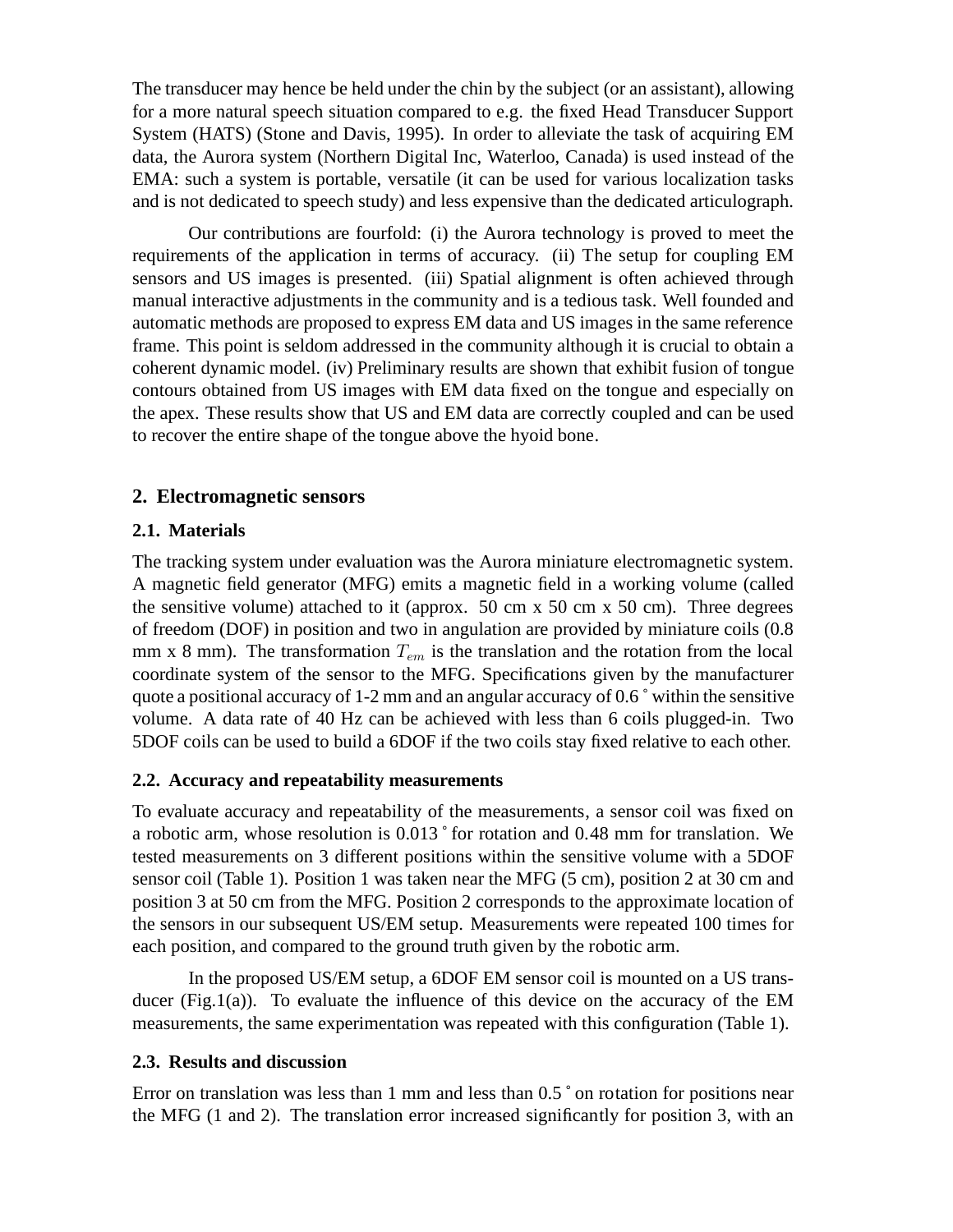|            | 5 DOF coil          |                | 5 DOF coil with an US transducer     |             |
|------------|---------------------|----------------|--------------------------------------|-------------|
|            | Mean of translation | Rotation error | Mean of translation   Rotation error |             |
|            | error(in mm)        | (in degree)    | error(in mm)                         | (in degree) |
| Position 1 | 0.31                | 0.39           | 0.87                                 | 0.25        |
| Position 2 | 0.53                | 0.50           | 0.76                                 | 0.20        |
| Position 3 | 3.58                | 0.84           | 3.39                                 | 0.30        |

**Table 1.** accuracy of a 5DOF coil

error of 3 mm. However, accuracies correspond to the ones given by the manufacturer in Kirsch (2005) and also studied in Hummel et al. (2002). The results shows also that the accuracy decreases (loss of 0.3 mm for positions near the MFG) when the sensor is mounted on a US transducer. This loss of accuracy is due to magnetic distorsions caused by the ferromagnetic materials contained in it. Results demonstrate an adequate accuracy at position 2, which will be used in practice.

The only existing commercially available system that tracks tongue movements in three dimensions based on EM sensors is the ElectroMagnetic Articulograph (EMA – Carstens, Lenglern, Germany). The most recent model, the AG500, contains six transmitters located over a Plexiglas cube, which generate an electromagnetic field on 5DOF coils that can be glued on the tongue, the lips and the jaw. It is interesting to compare the Aurora sensors with the articulograph: Aurora coils are longer  $(+2 \text{ mm})$  but thinner than Carstens'. In terms of accuracy, the two systems seem to be equivalent. The data acquisition rate is a strong point of the AG500 systems with 200 Hz. However, the acquisition rate of the Aurora system is planned to reach 65 Hz in the near future. One important issue is the time needed to get measurements: Aurora gives them in real time, whereas the AG500 needs several hours of computation for a few minutes of speech processing. This point is important for our application, because sensors will be coupled with an other real-time modality, the ultrasound images. The flexibility, the accuracy, the time of computation, and the significantly cheaper price of the Aurora system led us to choose this material.

# **3. US and EM sensors for tongue tracking**

## **3.1. Ultrasound**

US is an interesting 2D image modality because it is relatively inexpensive, safe, noninvasive and can image in real-time almost any body tissue. A Logiq5 ultrasound machine (GE Healthcare, the Chalfont St. Giles, UK) was used. The transducer was a microconvex 8C, producing ultrasound signals between 5 MHz and 9 Mhz. US modality was used to get images of the tongue surface, in the mid-sagittal plane: the US transducer was fixed under the chin and held by the user. A compromise had to be found between the frequency of the US transducer, the depth of penetration, the scanning area and the image acquisition rate: the bigger the scanning area, the smaller the image acquisition rate. For the tongue surface, located between 3 cm and 7 cm from the chin during speech production, the obtained image acquisition rate was 50 Hz if the scanning area was large, and could reach more than 100 Hz for small areas (Fig. 1). With the US placed under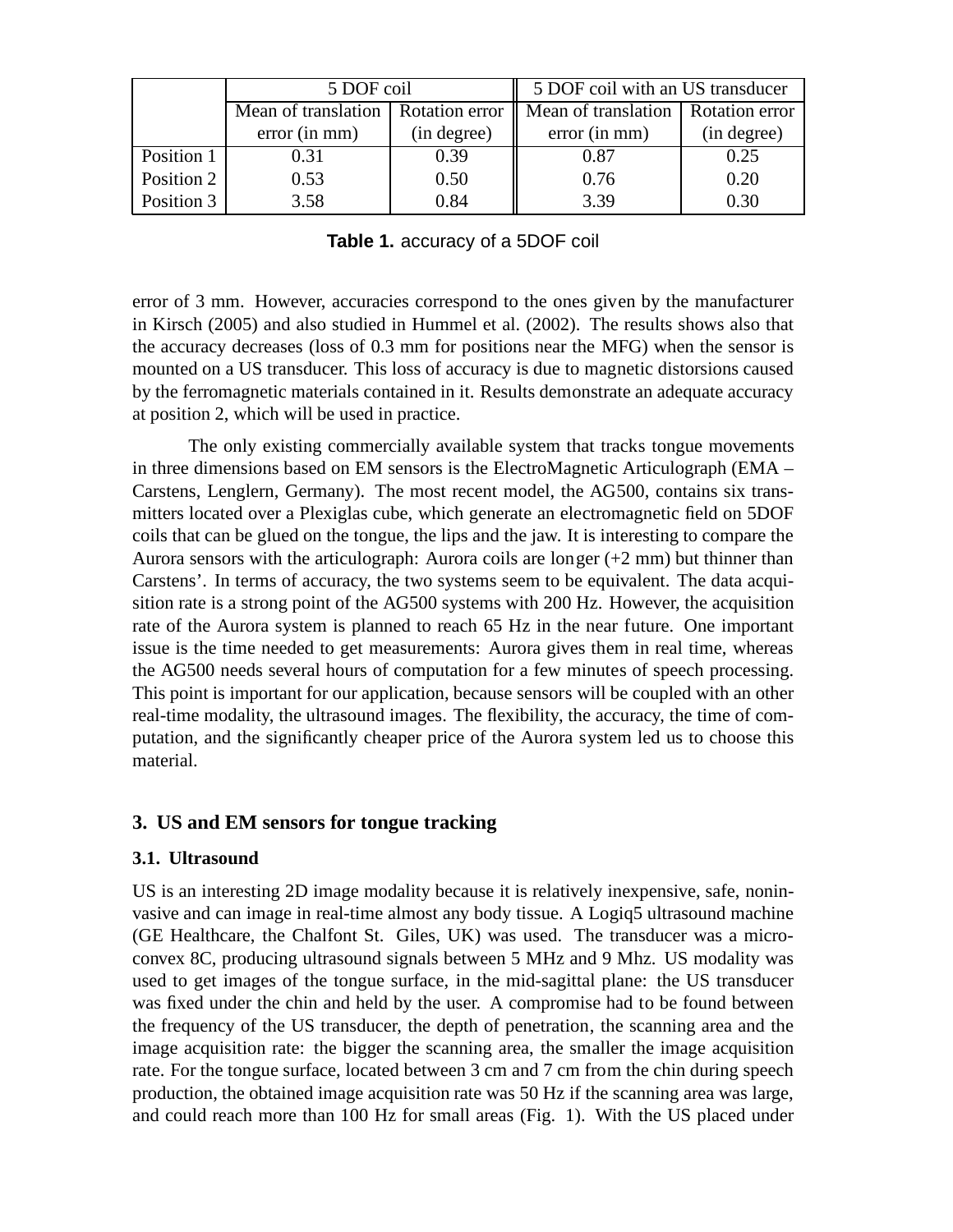the chin, the best US images come from sounds where the tongue surface is fairly flat and gently curved  $(\alpha)$ , whereas the worst images occur when the tongue has a steep slope, such as /k/, in accordance with Stone (2005).



**Figure 1.** The tongue during /a/. (a) transducer under the chin with an EM sensor mounted on it. (b): US image at 66 Hz, approx. 6.8 cm large. (c): US image at 152 Hz, approx. 3.1 cm large.

## **3.2. US with EM sensor**

Unfortunately, in most cases, the tip of the tongue (apex) cannot be seen on the US images, due to the air blocking the ultrasound propagation. However, the shape of the tongue can be complemented by placing one sensor on the apex. Another sensor was placed on the middle of the tongue to visually check the validity of the US/EM coupling.

To locate the EM sensors into US images, data must be expressed in the same reference frame, at any instant of time. This is made by a calibration procedure, which includes both a spatial and a temporal aspect.

# **4. Calibration of the US transducer and the EM system**

## **4.1. Spatial calibration**

To spatially reference EM data and US images in the same way, a 6DOF sensor was mounted on the transducer to track its motion (position and orientation) at any instant of time. These sensor data give the spatial transformation between a local reference frame linked to the 6DOF sensor and the MFG reference frame. An additional step called the spatial calibration must be added to compute the transformation  $T_c$  between the US image plane and the 6DOF sensor. Once this transformation is known, data given by the EM sensors on the tongue can be expressed in the US coordinate system.

Let  $\mathcal{R}_{us}$  be a 3D coordinate system such that any pixel  $p = (u, v)$  in the US image corresponds to a 3D point  $P_{us} = (u, v, 0)$ . Such a point is expressed in the MFG coordinate system as (see Fig. 2):

$$
P_{em} = T_{em}.T_c.P_{us}
$$

where  $T_{em}$  is the transformation provided by the 6DOF sensor and  $T_c$  is the searched transformation.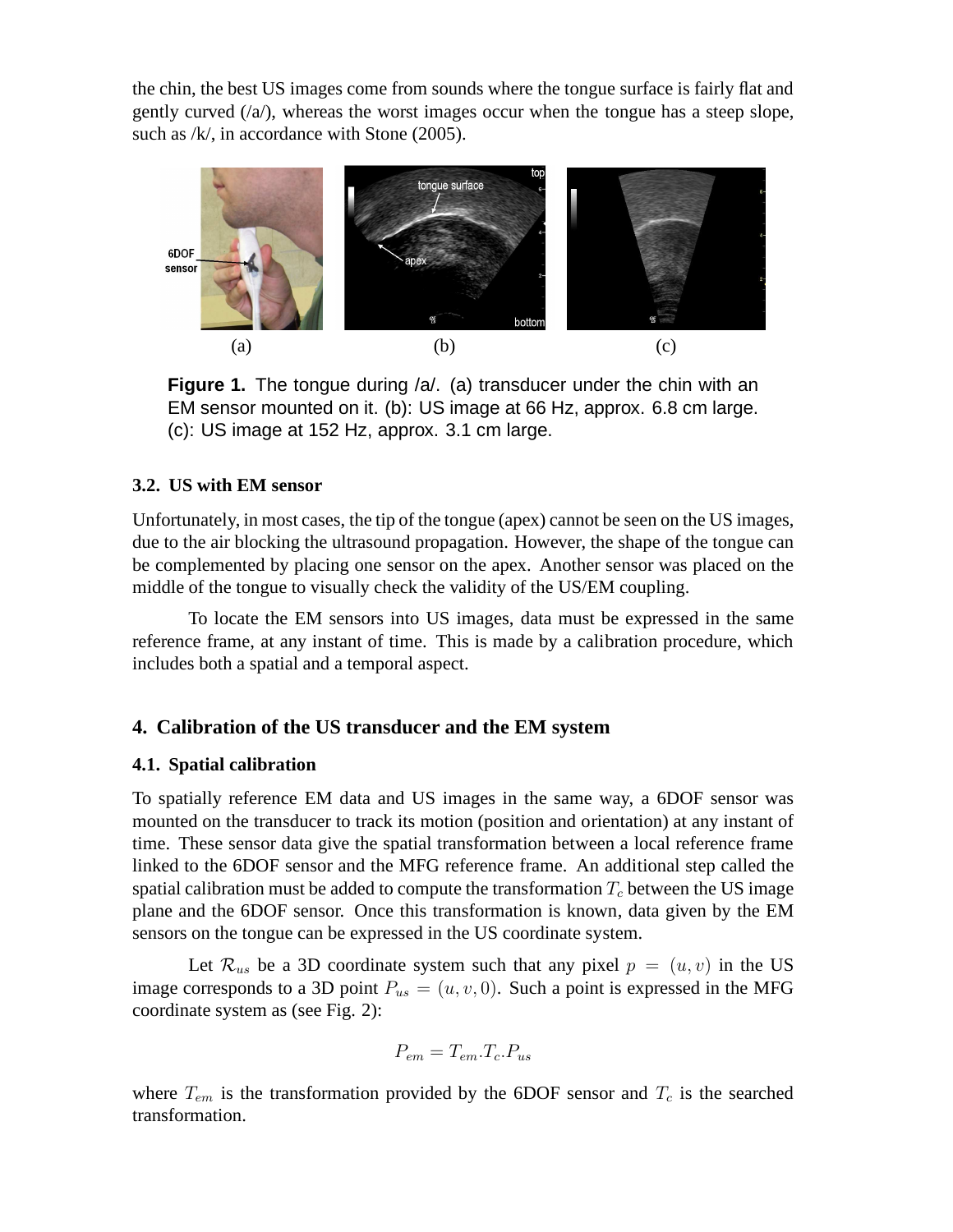

**Figure 2.** Coordinate system for the EM-US spatial calibration

The calibration procedure consists in recovering the transformation matrix  $T_c$  (3) parameters for the translation and 3 parameters for rotation).

Note that this calibration procedure allows us to adjust for any movements of the head or the transducer (similarly to the Haskins Optically Corrected Ultrasound System HOCUS in Whalen et al., 2005), and we may hence collect the ultrasound data without a dedicated support system.

#### **4.2. Experimental setup for the spatial calibration**

A precise calibration can be obtained by scanning an object (called a phantom) with known geometric properties, and which is easily detectable in the image modality.  $P_{us}$  is detected by the user in the US image,  $T_{em}$  is given directly by the 6DOF sensor, and  $P_{em}$ is known because the object is a phantom. Therefore the transformation  $T_c$  can be computed with several  $P_{us}$  and several  $T_{em}$ . Different techniques were tested in the literature for the US/EM spatial calibration (Mercier et al., 2005), using different kind of phantoms: cross-wire with a single or multiple point target, three-wire phantoms, Z-fiducials, wall phantoms... Each design has advantages and disadvantages over the other in terms of ease of use, accuracy, and precision. There is no agreement as to which phantom design is the best.

Our phantom was inspired by Khamene and Sauer (2005): two 5DOF sensor coils were put at the extremities of a rigid wooden stick with a length of approximately 25 cm and a diameter of 3 mm, extremities forming points  $P_0$  and  $P_1$ . This forms a line pointer, with known 3D position in the EM coordinate system and easily detectable in the US images. The pointer and the transducer were put in water at room temperature, and several images, for different positions and orientations of the transducer were acquired (30 images). In each US image, the pointer appeared as an ellipse whose center was manually selected. Such an ellipse was often larger than 10 pixels and noisy (as seen on Fig.3(b)). This issue will be worked upon in the future for improvements, but was overcame by taking a large number of calibration images. Because experimentations were made with water at ambient temperature  $(20\degree C)$ , the speed of sound in this medium is different from the one in human tissue ( $\approx 1540m/s$ ). Bilaniuk and Wong (1993) showed that the speed of sound in water at 20  $^{\circ}$  C is 1485 $m/s$ . Therefore every point in US images was corrected by shorterning its depth by a ratio of  $1540/1485 \approx 1.04$ .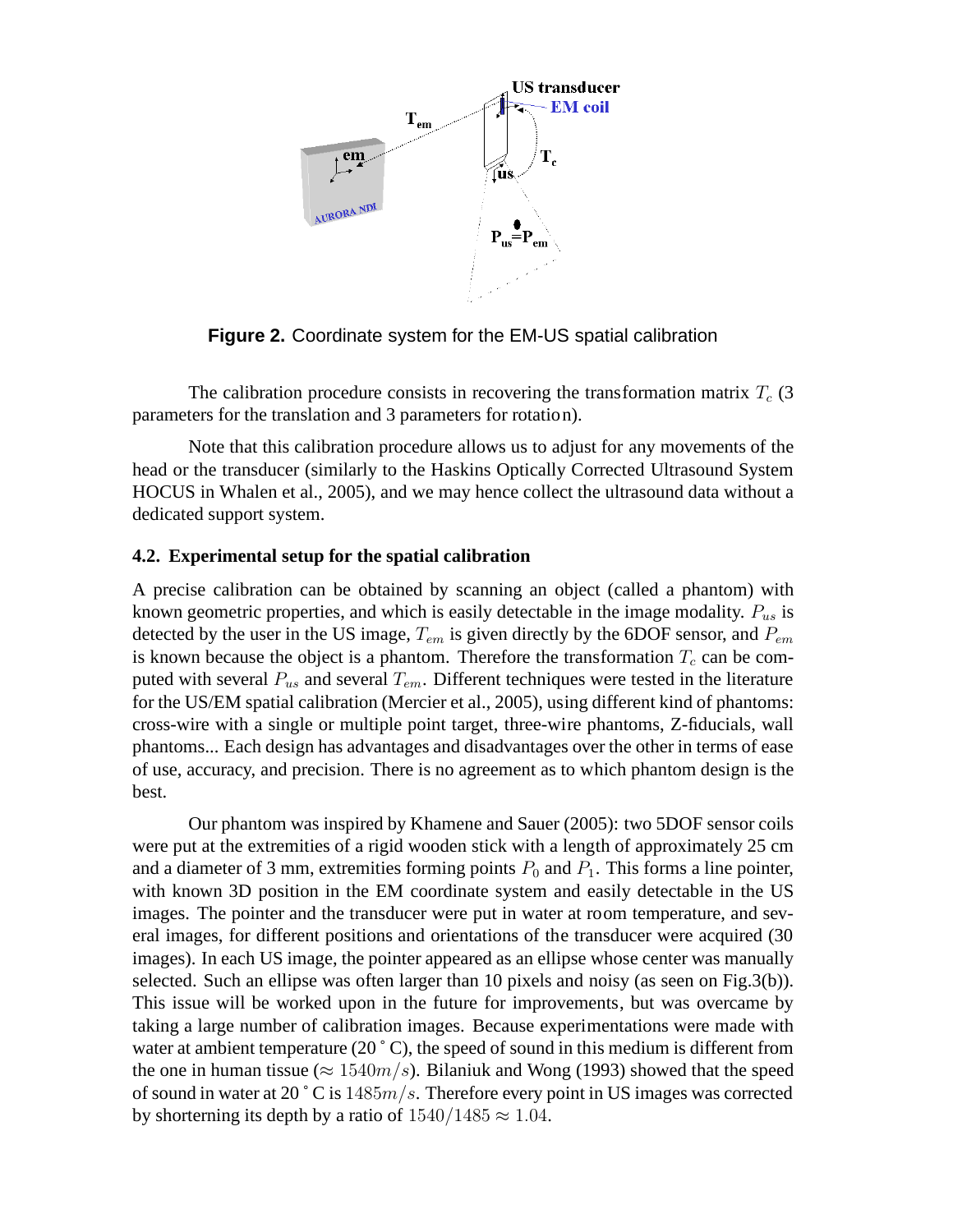

**Figure 3.** US/EM spatial calibration (a) experimental set up for a position  $i$  of the US transducer. (b) an US image of the pointer.

The calibration problem can been seen as a minimization process, finding the 6 parameters lumped into the matrix  $T_c$  as follows (Khamene and Sauer, 2005):

$$
[\widetilde{T}_c]=\underset{[T_c]}{\mathrm{argmin}}\sum_i\| (P_1-P_0)\times(T^i_{em}.T_c.P^i_{us}-P_0)\|^2
$$

where  $\times$  is the cross product, and  $P_0$  and  $P_1$  are the extremities of the pointer expressed in the EM system. The cross product is null when the point detected in US images, once expressed in the EM system, is on the line pointer. A Powell minimization (Flannery et al., 1993) was used to minimize this criterion and find the 6 parameters.

## **4.3. Temporal calibration**

Once EM data are spatially calibrated, data provided by the two 5DOF sensors on the tongue are expressed in the US coordinate system. The last step is to compute the delay between the starts of US and EM data acquisition for a sequence. The right delay is the one for which the second 5DOF sensor (the one not on the apex) lies on the tongue shape for the whole sequence. Practically, the distance of this sensor to the tongue was minimized as follows: the shape of the tongue was drawn on sample images in the US sequence (about 1 out of 10) by one observer. For each candidate delay, the location of the sensor in these images was determined by linear resampling. The correct delay was found to minimize the average squared distance of the sensor to the tongue.

## **5. Experimentation on a locutor**

## **5.1. Protocol**

The US/EM coupling system was experimented on a locutor. To isolate each sensor coil from humidity within the mouth, a plastic protection was designed and fixed by Northern Digital Inc.. The sensors were glued on a dried tongue with  $Historu^1$ , a medical tissue adhesive used to close small wounds without suturing. They were placed on the mid-sagittal plane of the tongue, as explained in section 3.2. They remained glued on the tongue for approximately 30 minutes.

<sup>1</sup>http://www.bbraun.com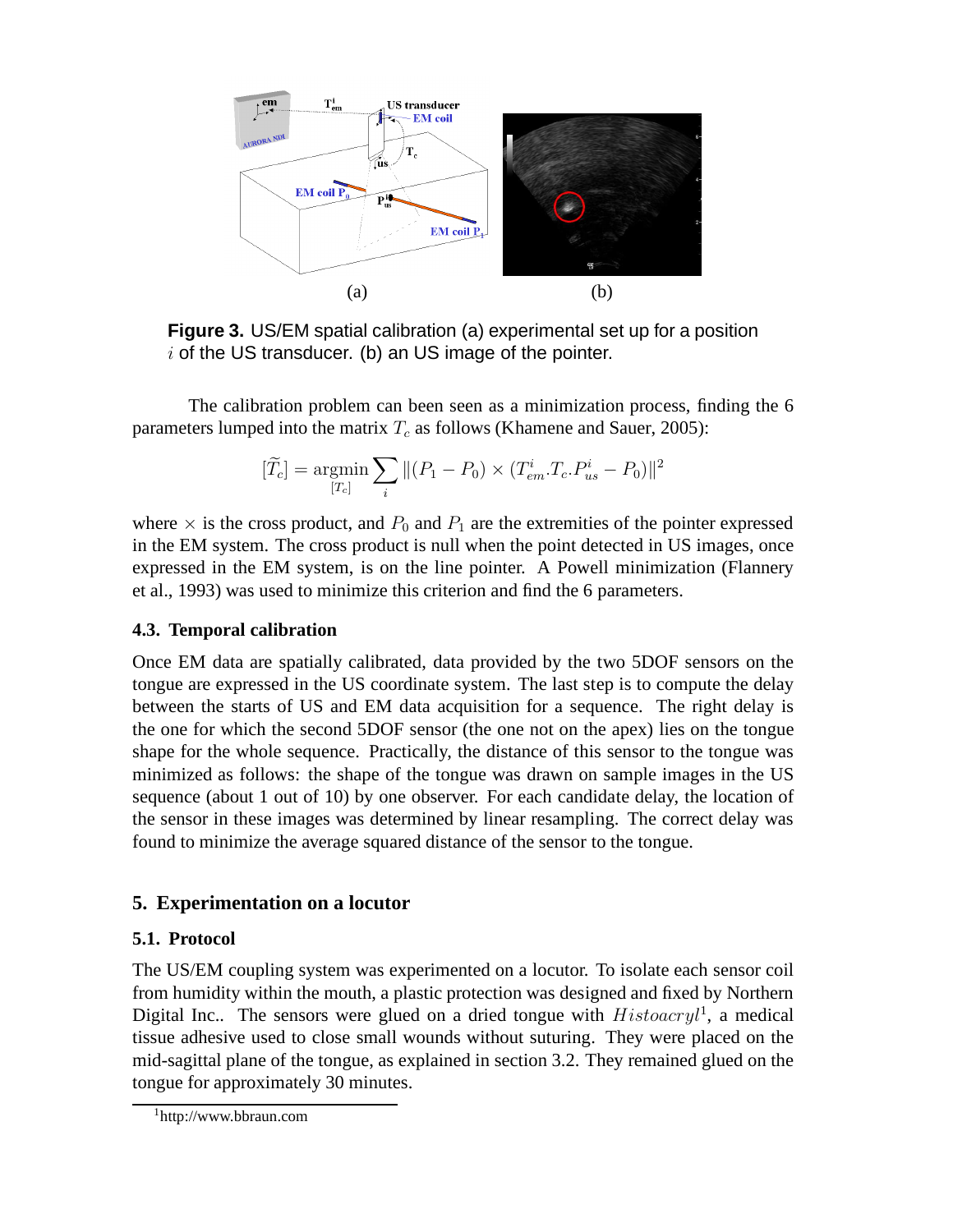Four speech sequences were tested in French: "/au/, /atu/, /aku/, /ao/, /ako/, /ae/, /ake/, /ate/" (3 times) and the sentence "la bise et le soleil se disputaient, chacun assurant qu'il était le plus fort" (once), to see the behavior of the EM sensor during a spoken sentence at usual speed. The US frame rate acquisition was 66Hz and sensor data were linearly resampled and superimposed onto the US images.

# **5.2. Results**

The four sequences were tested with success. First, the sensor located at the middle of the tongue appeared correctly on the surface of the tongue. This proved the spatial calibration of the section 4.1 was efficient. The sensor on the apex also moved with coherence with the tongue. Second, the temporal calibration of section 4.3 was also validated by these experimentations: the two sensors were moving according to the movements of the shape of the tongue, and the synchronization between the two modalities was satisfactory. It is interesting to note that the EM acquisition frequency (40Hz) is visually satisfactory for tongue shape imaging. This was especially visible on the sentence sequence where this movement was fast: despite the linear resampling there was no lag between US and EM data.

Images on Fig.4 show the position of the EM sensor coils (crosses) on the tongue. Fig.4(a) validates the spatial calibration of US and EM data. Fig.4(b) shows an US image where the apex is not visible and how it can be recovered from the EM data. The validation of the temporal calibration can be seen on the video sequences on our website at http://magrite.loria.fr/Confs/Issp06



**Figure 4.** EM points (crosses) onto US tongue images: (a) /u/ from /aku/. (b) /k/ from /ake/.

# **6. Conclusion**

This paper presents a setup for coupling EM sensors and US images in order to track and recover the complete shape of the tongue, especially the apex which is not visible on US images. It was shown that the Aurora sensors are suitable for tongue tracking with good accuracy, and the whole experimental process was explained for the US/EM coupling. This process, easily reproducible, includes a well-founded spatial and a temporal calibration which can be used for speech sequence acquisitions. It represents an alternative to